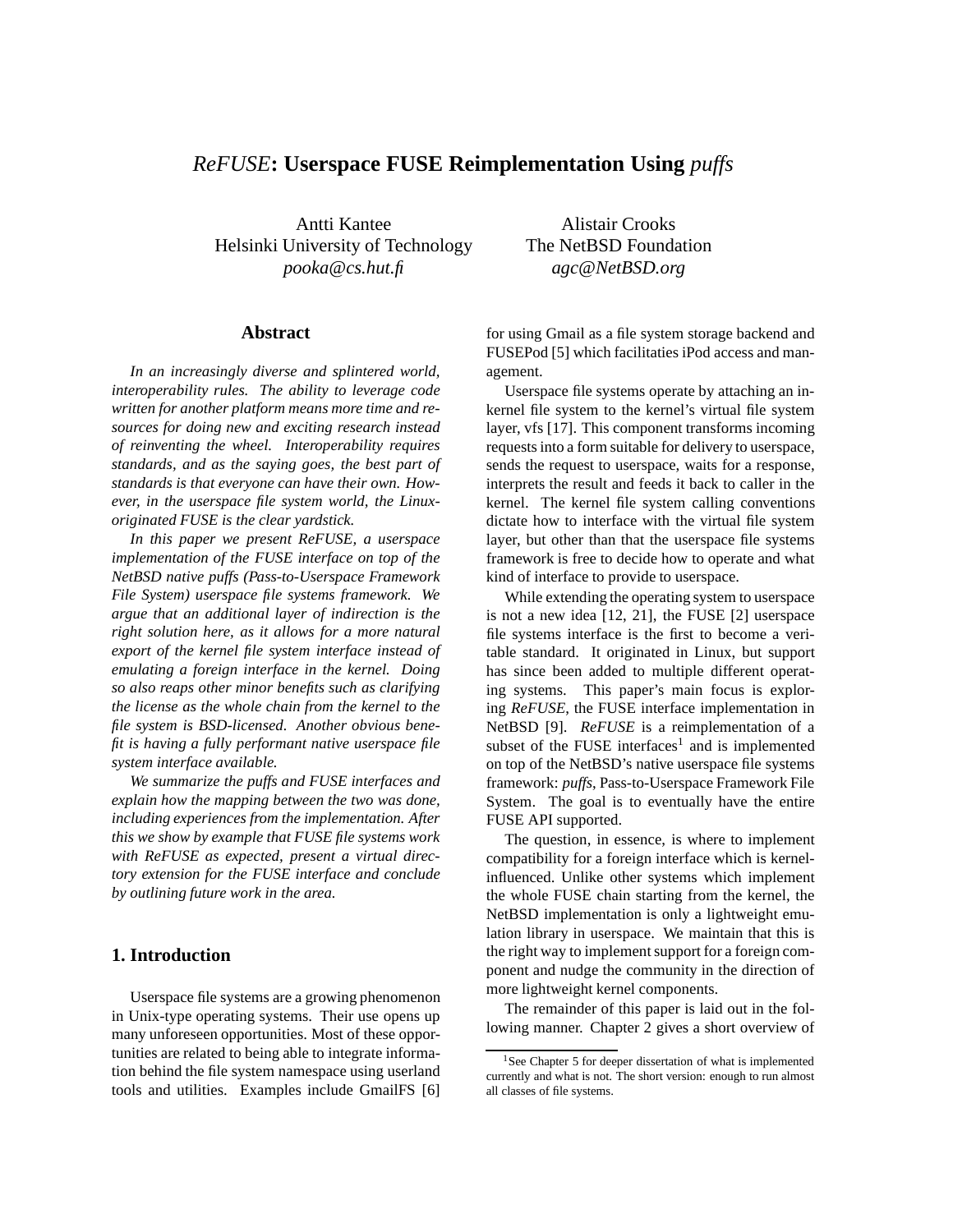*puffs* necessary for the rest of the paper and Chapter 3 does the same for FUSE. Chapter 4 presents FUSE work in other operating systems. *ReFUSE* is presented in Chapter 5, while Chapter 6 talks about a virtual directory add-on the help with a commonly encountered problem in writing a FUSE file system. Chapter 7 summarizes key experiences with FUSE file systems under *ReFUSE*, including performance figures. Finally, Chapter 8 presents conclusions and outlines future efforts.

# **2. A Short Introduction to** *puffs*

This chapter provides readers unfamiliar with *puffs* the necessary overview to be able to follow this paper. A more complete description of *puffs* can be found elsewhere [15, 16, 19]. Readers previously familiar with *puffs* may skip this chapter or merely skim over it.

*puffs* is a framework for building file servers in userspace. It provides an interface similar to the kernel virtual file system interface, vfs [17], to a user process. *puffs* attaches itself to the kernel vfs layer. It passes requests it receives from the vfs interface in the kernel to userspace, waits for a result and provides the caller with the result. Applications and the rest of the kernel outside the vfs module cannot distinguish a file system implemented on top of *puffs* from a file system implemented purely in the kernel.

The file system interface in userspace consists of two sets of callbacks. Just as the kernel interface is divided into file system wide *VFS* operations and individual *vnode* operations (*VOP*s), the *puffs* interface is divided into *fs* operations and *node* operations. For reference, these callbacks are listed in Appendix B.

For the userspace implementation a library, libpuffs, is provided. libpuffs not only provides a programming interface to implement the file system on, but also includes convenience functionality frequently required for implementing file systems. An example of such convenience functionality is the pathname framework described later in this chapter.

To operate, a file server registers a number of callbacks with libpuffs and requests the kernel to mount the file system. After this, control is either passed to the library mainloop or kept with the caller which processes requests manually, although almost always the file server will want to hand control over to *puffs*. The library provides routines to decode file system requests from the kernel and call the appropriate callbacks. The results are passed to the kernel using routines provided by the library.

#### **Figure 1.** *puffs* **and ReFUSE Architecture**



## **2.1. Multitasking: Continuations**

For multitasking the typical approach is for each application to create threads as it pleases. *puffs* takes a different route. It provides continuations as part of the library framework. A continuation cookie is passed to the file server from the framework. This cookie can be used to yield the current execution context and continue directly from it at a later moment. In a sense, it is much like threads with explicit scheduling points. For example the *puffs* framework for distributed file systems uses this extensively [16].

An important distinction between threads and continuations is that while continuation provide scheduling points to defeat the latency of e.g. network I/O, they do not parallelise. From a programmer's perspective explicit scheduling usually means a simpler program without having to worry about data structure locking.

#### **2.2. Files and pathnames**

Kernel file systems have only minimal involvement with file names. More importantly, the kernel's abstract file entity, the vnode, does not contain a pathname. This has several benefits. First, it avoids confusion with hardlinks where there are several pathnames referring to a single file. Second, it makes directory rename a cheap operation, since the pathnames of all nodes under the given directory do not need to be modified. Only operations which require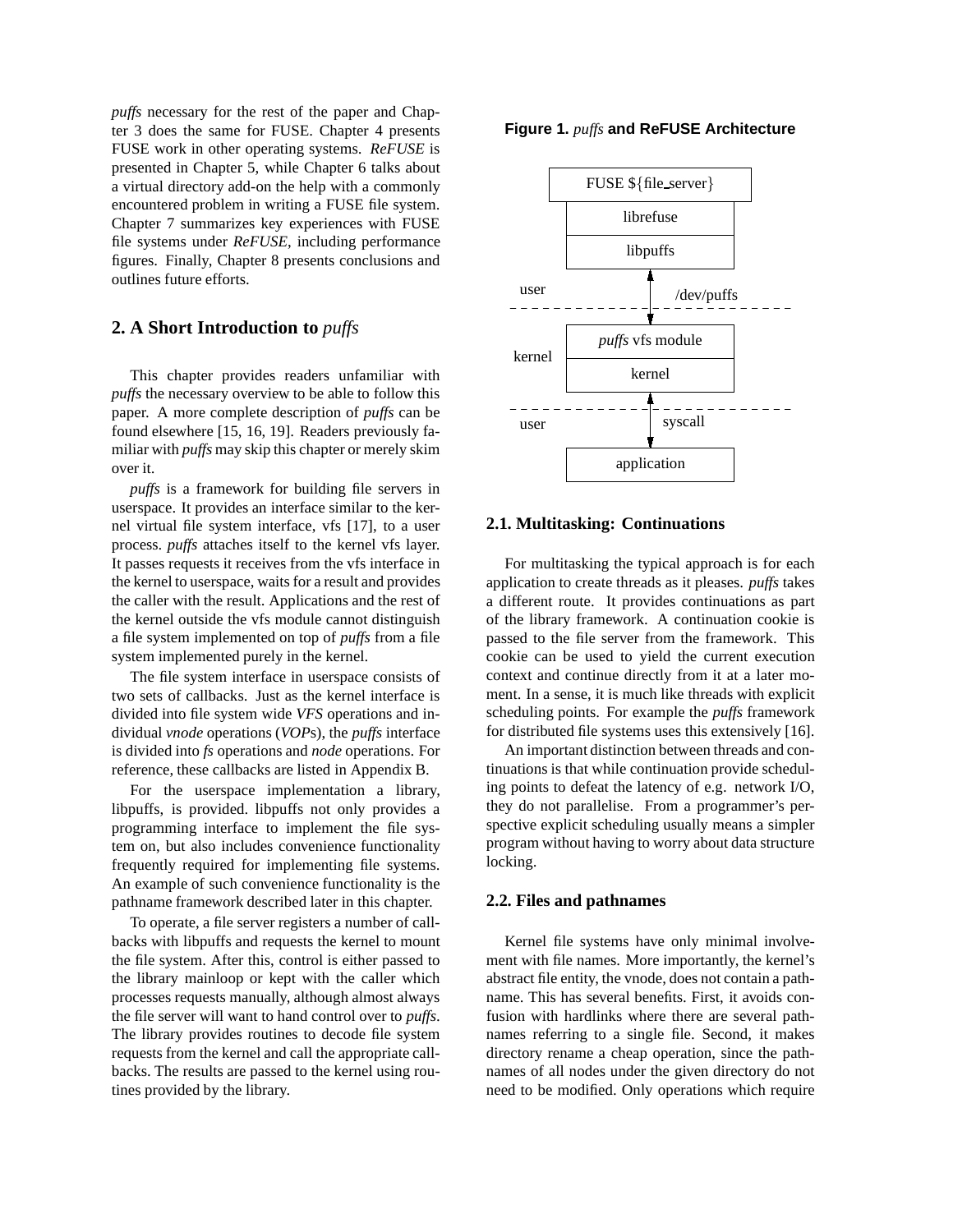a pathname component are passed one. Examples are lookup, create and rmdir. The latter two require the pathname component to know the name of the directory entry they should modify.

However, most file system backends operate on paths and filenames. Examples include the sftp backend used by sshfs and in this case specifically the FUSE regular interface. To facilitate easier implementation of these file systems, *puffs* provides the mount flag PUFFS FLAG BUILDPATH to include full pathnames starting from the mountpoint in componentnames passed to interface functions as well as store the full path in nodes for direct use by the file server.

In addition to providing automatic support for building pathnames, *puffs* also provides hooks for file systems to register their own routines for pathname building in case a file system happens to support an alternative pathname scheme. This can be used to implement, for example, a layer making each pathname case-insensitive. In Chapter 7.3 this paper presents a comparison of the implementation of such a file system implemented both on top of the *puffs* and FUSE interfaces.

The advantage of having pathnames as an optional feature provided by the framework is that file servers implemented more in the style of classical file systems do not need to concern themselves unnecessarily with the drawbacks of dealing with pathnames, and yet backends which require pathnames have then readily available. The framework also handles directory renames and modifies the pathnames of all child nodes of a renamed directory. In essence, this enables the provision of a single interface to the file system, regardless of the requirements.

#### **2.3. Current status and future development**

After a year of active development in the NetBSD tree, *puffs* has gained a number of features apart from the basic support for implementing userspace file systems. In addition to the pathname framework mentioned above, there is support for:

- file server defineable file handles (file systems with "stable" files can use it for proper nfs export support)
- a generic event and network buffer framework for distributed file systems [16] (used by e.g. the sshfs and 9p file system drivers)
- kernel file system suspension API
- kernel cache flushing and invalidation operations
- notification messages for kernel page cache read and write accesses
- running unmodified kernel file systems such as ffs in userspace (useful especially for testing and development)

Current and future items under active development are improving the user-kernel communication barrier, providing accessors for the structures exposed by the interface in the early stages of development, adding support for caching metadata in the kernel and support for layering. Also, a code security audit of the kernel interface will soon be performed so that *puffs* can be enabled by default on NetBSD installations.

# **3. FUSE**

This chapter summarizes FUSE for the parts necessary to understand the rest of this paper. Readers familiar with FUSE may skip this chapter or only skim over it.

FUSE stands for "Filesystem in Userspace" and, like *puffs*, provides an interface for building userspace file system servers. When we talk about FUSE in this paper, we are usually referring to the interfaces the FUSE userspace library, libfuse, provides. Of course, for a system to provide FUSE support, it must implement the full chain of intergration from the kernel virtual file system right up to the userspace file system server.

As *puffs* is influenced by the NetBSD kernel vfs interface, FUSE is influenced by the Linux kernel vfs interface. This is more evident from the semantics of how the interfaces are called instead of the interface linkage itself. For example, the *flush*() operation mimics the Linux kernel habits [3].

Similarly to *puffs*, FUSE can be logically split in two:

- A set of file system callback interfaces which are used to process incoming requests from the kernel.
- A set of forward operations which are used to control the operation of FUSE, e.g. fuse main() and fuse opt parse().

Both of these are of interest to use if we wish to be compatible with file servers written against the FUSE interface.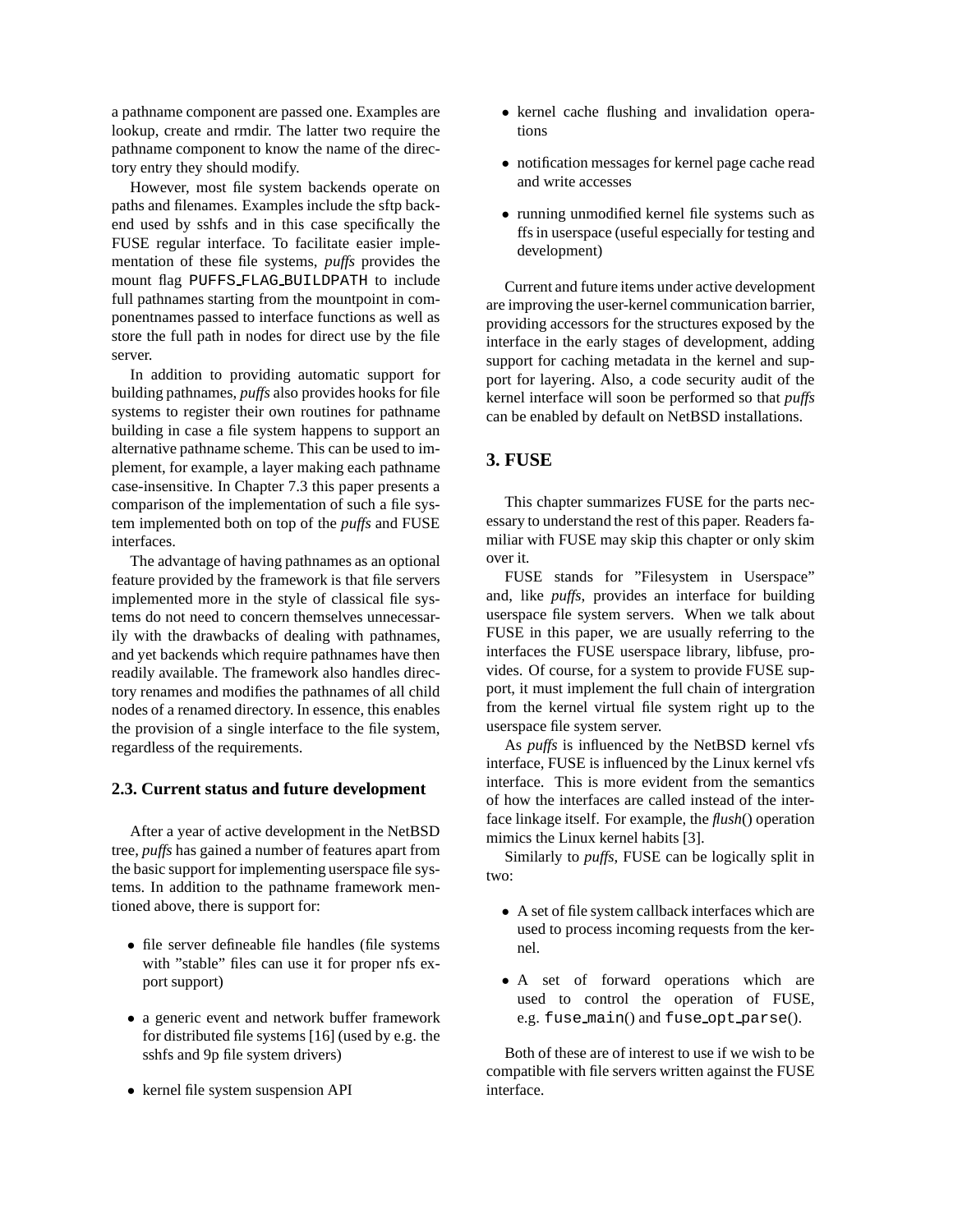Various language bindings are available for FUSE - the most used is, obviously, C, but C++, Python, Perl and Mono/C# bindings are all available. They enable file system development in other languages besides the native C: for example, the file system interface for GmailFS is implemented in Python.

## **3.1. Callback Interfaces**

For the file system callbacks, FUSE provides two different interfaces against which to write a file system. A single file system will only implement one of these.

- The standard FUSE interface is based on path names. The operations resemble system calls more closely than the virtual file system interface. The file node the operation is affecting is identified using the pathname. This is a simple interface enough for all but the most demanding file systems. This interface is presented in Appendix C.
- The FUSE low level interface provides a completely different set of interface operations for the file system. It resembles the kernel virtual file system interface closely. Additionally, it requires that the file system manually handles all operation traffic between the file system and kernel. This interface is presented in Appendix D.

Almost all available FUSE file systems are written against the first interface. The most prominent examples of file systems written against the low level interface are ZFS, which is the FUSE implementation of Sun's ZFS and GlusterFS, which is a clustered file system, capable of scaling to several petabytes - it aggregates storage bricks over Infiniband or TCP/IP interconnect into one large parallel network file system.

To initialize the callback interfaces, C99 initializers are commonly used to fill out a structure. An example is presented in Figure 2.

FUSE presents a multi-threading interface, as well as the standard one, with the suffix "\_mt" being added to the function names. This provides a speed up, and can be made very parallel. For example, the the ZFS file system running under FUSE on Linux uses multiple threads for listening to incoming requests and can go over 150 threads runtime [11].

### **3.2. Backward Compatibility**

The FUSE interface has evolved over time. Supported systems such as Linux have to provide both

#### **Figure 2. FUSE callback initialization**

```
/* operations struct */
struct fuse_operations id3fs_ops = {
   .getattr = id3fs_getattr,
   .readlink = id3fs_readlink,
   .readdir = id3fs_readdir,
   .open = id3fs_open,
   .read = id3fs_read,
   .statfs = id3fs_statfs
};
```
# **Figure 3. FUSE backward compatibility**

```
/*
 * Set the default version to use<br>* for the fuse interface. This value
 * for the fuse interface.
 * determines the API to be used
 */
#ifndef FUSE USE VERSION
#define FUSE_USE_VERSION 26
#endif
#if FUSE_USE_VERSION >= 26
#define fuse_main(argc,argv,op,arg) \
    fuse_main_real(argc,argv,op, \
      sizeof(*(op)), arg)
#else
#define fuse_main(argc, argv, op) \
    fuse_main_real(argc, argv, op,\
      sizeof(*(op)), NULL)
#endif
```
API and ABI compatibility for the old interfaces to keep old file systems running.

To enable older functionality, the FUSE USE VERSION definition is set by the file system writer to the value required.

The default FUSE API version currently is 2.6. Note that this number bears no connection with the Linux kernel version number. For example, to enable the FUSE 2.2 API, the file system writer would define FUSE USE VERSION to 22.

# **4. Related Work**

This section briefly discusses the measures other operating systems have taken to implement FUSE support.

The Linux FUSE implementation consists of both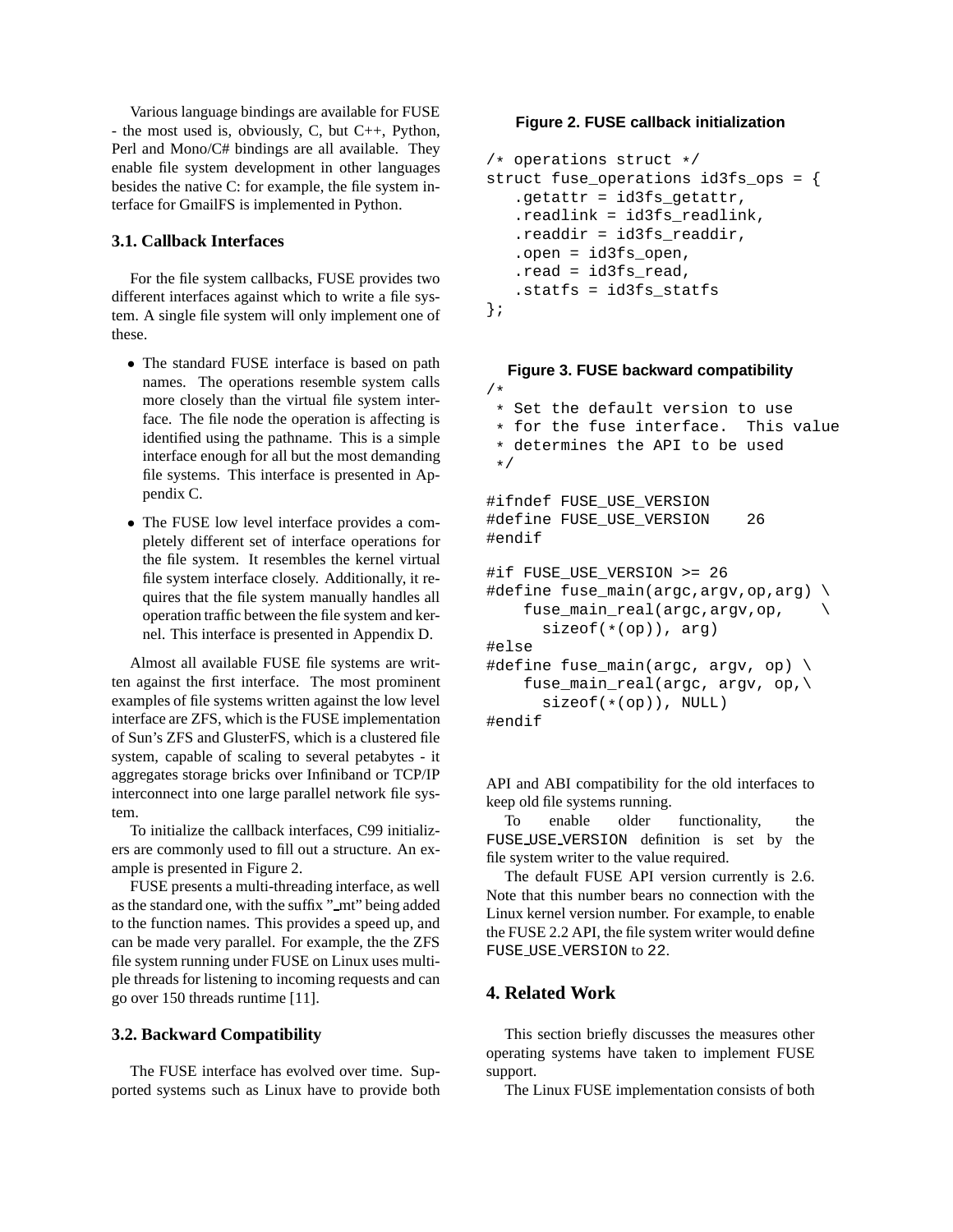| # of lines | % of Linux |
|------------|------------|
| 5149       | 100%       |
| 5675       | 110\%      |
| 8788       | 171%       |
| 12195      | 237%       |
|            |            |

libfuse and headers | 10369

**Table 1. FUSE implementation sizes**

a kernel component and a userspace library. The kernel components of the Linux FUSE functionality are made available under the GPL and the userland library is distributed under the LGPL.

Other systems mentioned here use two parts from the original Linux implementation:

- 1. *libfuse*: the userspace library which provides the programming interface toward the userspace file server and communicates with the kernel. This means that the library implementation can be used as such, but also dictates that the kernel component must be compliant with the library protocol.
- 2. *fuse kernel.h*: the header which describes the messages between the kernel and the library. This file is special in the sense that it is distributed in FUSE under a dual BSD/GPL license.

FreeBSD provides FUSE support in a package called fuse4bsd [4]. The FreeBSD FUSE module in the kernel is a file system implementation conforming to the FUSE user-kernel protocol using the original FUSE user-kernel protocol.

OpenSolaris FUSE support [8] is another kernel level reimplementation of the FUSE requirements. It is mostly licensed under CDDL, although a part of it is derived from the fuse4bsd implementation and comes with a BSD license.

MacFUSE [7] is also derived from the fuse4bsd project and is available under a 3-clause BSD license.

A very simple comparison of the various implementations is presented in the form of code lines for the kernel module in Table 1. This table is produced by calculating the raw number of lines in the comments, comments and blank lines included. While it is not possible to draw deep conclusions from such a simple analysis, we present rough size figures. It is clear that Linux comes out with the least lines of code. Also, by definition, Linux implements the full set of FUSE features. Hence, either other systems have more complex kernel file system interfaces, are

**Table 2.** *ReFUSE* **component sizes**

| Component        | # of lines |
|------------------|------------|
| <i>puffs</i> vfs | 6606       |
| libpuffs         | 6212       |
| librefuse        | 2102       |

implemented in a more loose style of coding, or the implementation of the FUSE kernel module on a non-Linux platform is a more complex operation than implementing it on Linux.

# **5.** *ReFUSE*

Whilst *puffs* provides the equivalent functionality of FUSE, it is an interface which is specific to NetBSD and there are just a handful of file systems written against it. FUSE, on the other hand, has a wealth of file systems readily available. To support those file systems on NetBSD with *puffs* all that is necessary is a thin emulation library in userspace on top of libpuffs. This emulate-in-userspace approach provides both a cleaner kernel implementation for the userspace file systems framework, and a BSDlicensed implementation.

*ReFUSE* supports only the FUSE regular API and not the lowlevel API. Work to support that is underway, but is unfinished at the time of writing.

The implementation and API considerations are further described in this chapter. Unless otherwise mentioned, this section discusses the regular FUSE API, i.e. not the low level version.

A similar Table as was presented for other FUSE implementations in Table 1 is presented for *puffs* + *ReFUSE* in Table 2. The *puffs* portions of the Table are presented only for general interest, and cannot be used for any comparisons as they are not functionally equivalent with FUSE. However, our *ReFUSE* userspace library is less code than what other systems have had to implement in the kernel for FUSE functionality. Of course, a full comparison of the effort can be made only when the FUSE API is fully supported.

### **5.1. Compatibility**

*ReFUSE* provides an interface which is source code compatible with the FUSE API. This means that existing FUSE file systems can be compiled and linked against *ReFUSE* as-is. While currently *ReFUSE* does not need to support older ABI ver-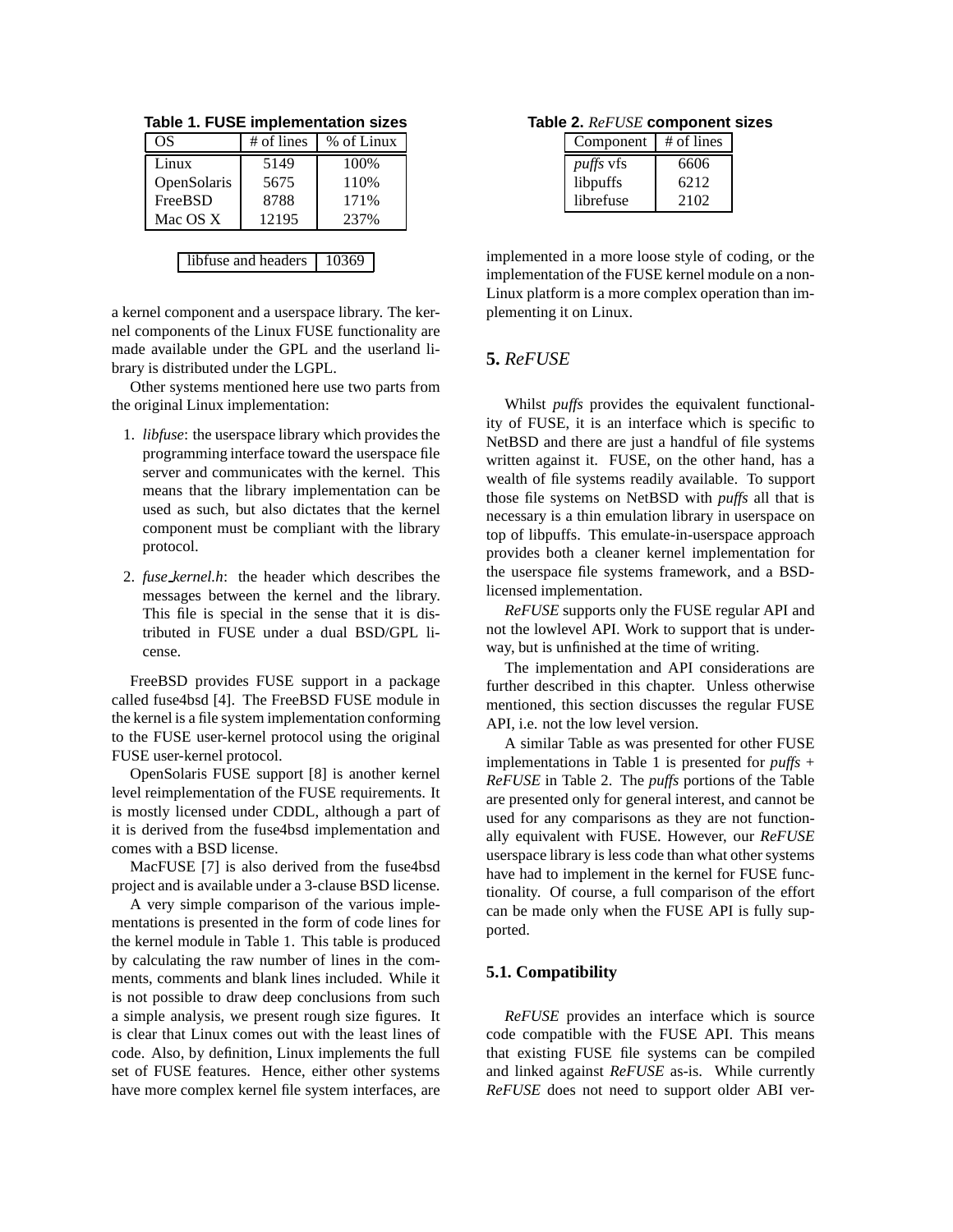sions<sup>2</sup> , ABI compatibility will be tracked once the *ReFUSE* library has been part of a NetBSD release. API compatibility will naturally follow the lead of FUSE.

As explained in Chapter 3.2, many revisions of the FUSE interface already exist. Since we wish to support all file systems regardless of the FUSE version they are written against, we also implement support for older versions in the translation layers. This includes making a runtime decision about calling for instance the older  $getdir()$  FUSE interface function or the new replacement  $\text{readdir}()$ .

The default FUSE version supported by *ReFUSE* is 2.6. It is possible to compile file systems based on the earlier 2.4 interface, although there are not many of those file systems in existence at the present time.

In general working, we have found that there are no common changes which need to be made to FUSE file systems to allow them to work with librefuse. Earlier versions of the *ReFUSE* header files did not include the options file in the same way, but that was corrected very early on in development.

## **5.2.** *ReFUSE* **Implementation**

*ReFUSE* is implemented as a translation layer between libpuffs and a FUSE file server, recall Figure 1. It registers itself as a normal file system to *puffs*, while the file server in turn registers itself to the (Re)FUSE interface. Upon receiving a request, *ReFUSE* translates it from the *puffs* format to the FUSE format, calls the appropriate FUSE interfaces and changes the returned data to a format expected by *puffs*. Two examples follow. See also Appendix B and Appendix C to view the interfaces.

- **mkdir**: *ReFUSE* receives the directory, path component information and attributes from *puffs*. Using the full pathname constructed by libpuffs, it calls the FUSE file system's  $mkdir()$ method. If the call is successful, *ReFUSE* creates an internal node for its bookkeeping, which corresponds to the newly created directory and returns that node as the cookie to *puffs* and the kernel to be used for future references to the newly created directory.
- **setattr**: *ReFUSE* receives attributes and the node to be changed from *puffs*. FUSE does not contain a single  $\text{setattr}()$  interface but rather splits it up into chmod(), chown(), utimens()

/ utime() and truncate() / ftruncate(). The relevant FUSE interface functions are called depending on the set of attributes received in the call. The pathname required for the FUSE call is built by libpuffs into the *ReFUSE* node.

### **5.3. Differences Between** *puffs* **and FUSE**

Here we list some minor differences between *puffs* and FUSE which had to be taken into account when authoring *ReFUSE*.

- 1. Node attributes are represented in the POSIX API by *struct stat*. FUSE also uses this structure for the same purpose. In the BSD kernel the structure for this purpose is called *struct vattr* and this is what *puffs* uses. Conversion is mostly a straightforward operation and is actually handled by a routine which was already provided by libpuffs.
- 2. The error return values in Linux are returned as negative integers. In BSD, these values are positive integers. These values need to be manipulatedin librefuse after processing any FUSE callback function.
- 3. *puffs* always passes full context to all callback functions in the form of both the complete arguments from the kernel and a *struct puffs cc* context cookie pointer. FUSE relies on a routine called fuse get context(void) and thread local storage to provide some of this information. We must set up the information before calling the callback so that it is available if the callback calls fuse\_get\_context().
- 4. The directory read in *puffs* and FUSE is buffered in a different fashion. In *puffs* and any BSD kernel file system, multiple calls to the readdir() routine are issued with different offsets. In FUSE, there is no offset parameter and only one call is made and the whole directory is produced in one go. *ReFUSE* must internally buffer this list to satisfy *puffs* readdir() calls starting from nonzero offsets.

### **5.4. Development Technique**

The development of librefuse was done by first writing a skeleton implementation, which implemented only the bare minimum to get the "hello world" file system running. After that, various file systems were tested against this interface. At first

<sup>2</sup>There trivially are no programs compiled against *ReFUSE* with an older FUSE ABI since *ReFUSE* has never provided that ABI.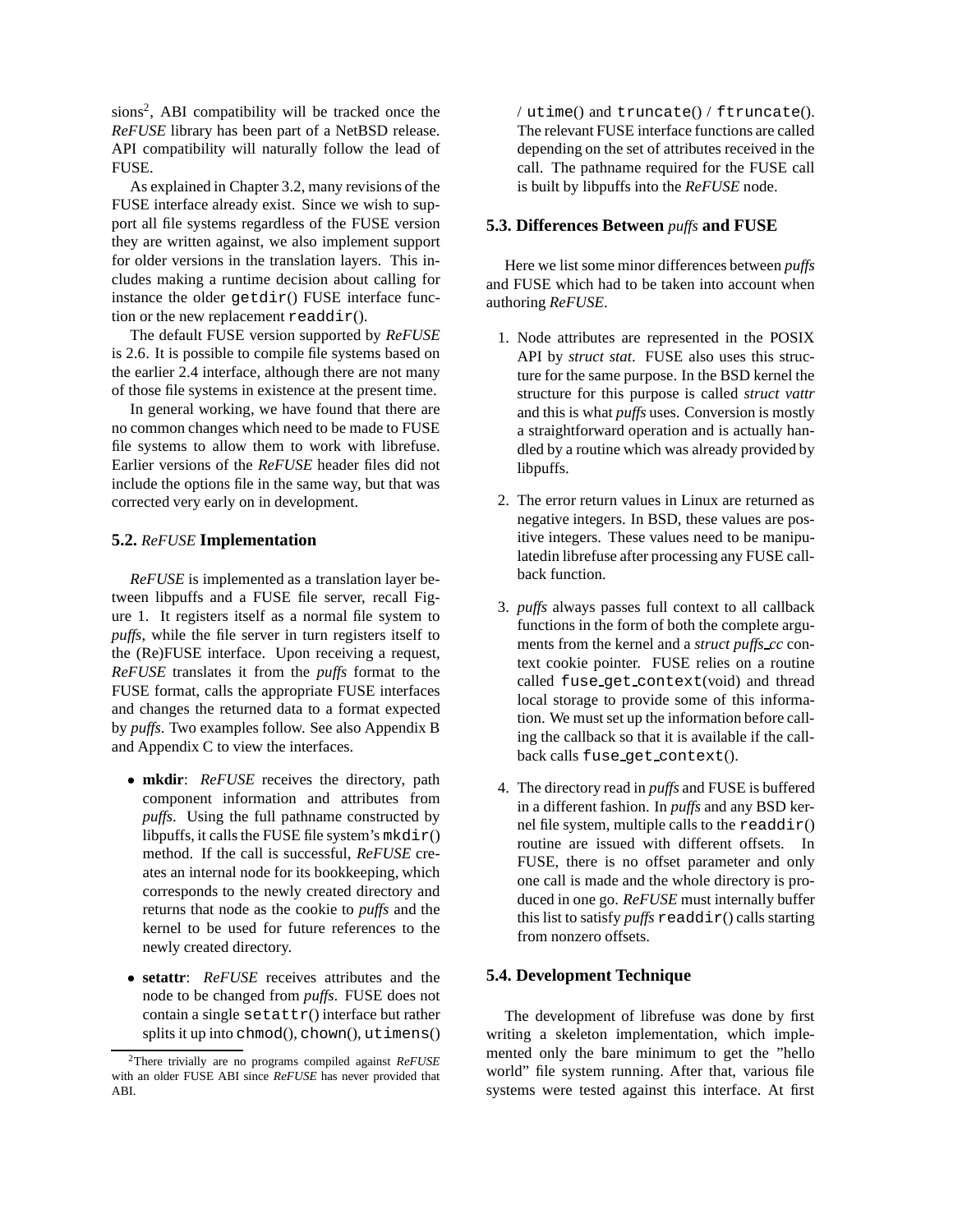most file systems refused to compile and did not work because of missing interface support. But as more and more file systems were tested, some started compiling against librefuse without any modification to librefuse. Some even worked "out of the box". This approach, as opposed to aiming to write a complete implementation in the first try, was selected because some of the FUSE interfaces were not obvious without example file systems to use them. Also, it allowed people tracking NetBSD-current to use some knownto-work file systems in pkgsrc, such as ntfs-3g, while librefuse was still under development. In retrospect, it was the right development technique.

### **5.5. Restrictions**

The current restrictions in using FUSE-based file systems with librefuse are:

- File systems using the FUSE lowlevel API are not supported. Support for that is in progress.
- *puffs* is logically a single-threaded entity, although its continuation framework provides multitasking support. Some of the FUSE operations currently require multithreading to be handled properly. For example the fuse unmount() call can be called from file server context. However, this is the same context as the context for handling the kernel events. Therefore, simply calling unmount() from *ReFUSE* will deadlock the process. There is currently no clean solution for these kinds of problems in *ReFUSE*, but it does its best not to deadlock.

Typically single-threadedness means that applications will be less parallel, not that they will fail function properly. We could introduce threading to *ReFUSE*, but as extending the worker models provided by *puffs* is planned, we will rather solve the problem at that level.

Aside from those restrictions, FUSE file systems will work properly on NetBSD.

### **5.6. Solutions**

By default, extended attributes are not supported in NetBSD's ffs. For support, a kernel compilation option needs to be enabled. It is arguable how best to add extended attribute support to ffs - one method would be to write a librefuse-based file system to do this. This shows how powerful the FUSE mechanism is - that a FUSE layer can be added to any existing file system to enable extended attributes to be used on that lower-level filesystem. Extending this idea still further allows us to think of Mac OS resource fork support on existing file systems, or long-name support for filesystems which currently use 8.3 file name formats.

#### **5.7. Integration with pkgsrc**

The third-party packaging system for NetBSD, pkgsrc [10], uses a number of features to abstract packages from the operating system instances. This dramatically increases portability of third-party software.

At the time of writing, the following file systems are known to work on NetBSD and are provided in pkgsrc/filesystems. This is not to say others will not, merely that we have not gotten around to adding them to pkgsrc yet.

- fuse-afpfs-ng
- fuse-archivemount
- fuse-cddfs
- fuse-cryptofs
- fuse-curlftpfs
- fuse-encfs
- fuse-gmailfs
- fuse-gphotofs
- fuse-httpfs
- fuse-loggedfs
- fuse-lzofs
- fuse-ntfs-3g
- fuse-obexfs
- fuse-pod
- fuse-unionfs
- fuse-wdfs
- fuse-wikipediafs

To achieve platform abstraction, pkgsrc uses a buildlink file to control building and linking of the third party package. One example is as follows: NetBSD has a *librefuse.so*, and no *libfuse.so*. In addition, NetBSD requires that the resulting programs are linked with *libpuffs.so*. This is actually already done in the build stage of *librefuse.so*, but it means that *libpuffs.so* must be present at run time.

To enable pkgsrc entries to use either *ReFUSE* on NetBSD, and FUSE on other operating systems<sup>3</sup>, a line including the proper buildlink file is added to the Makefile for the pkgsrc entry. An example of the last two lines in a proper FUSE pkgsrc Makefile are presented in Figure 4.

 $3$ <sup>3</sup> pkgsrc runs on more than 13 platforms, where NetBSD is considered one platform.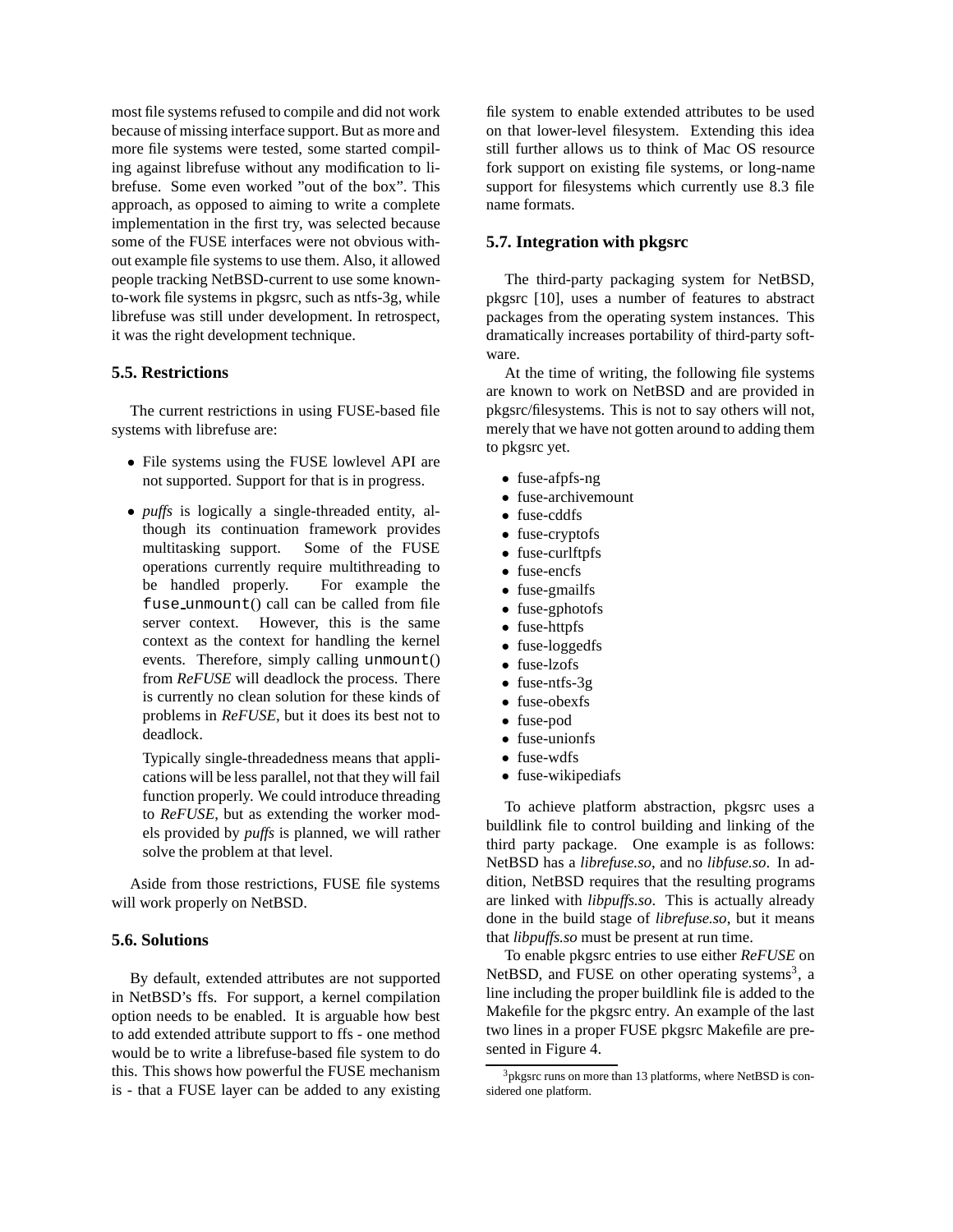#### **Figure 4. pkgsrc buildlink example**

.include "../../mk/fuse.buildlink3.mk" .include "../../mk/bsd.pkg.mk"

Any package which uses either FUSE or *ReFUSE* simply needs the fuse.buildlink3.mk file included in the Makefile for their own pkgsrc entry.

# **6. The Virtual Directory Interface**

It was found, whilst writing various FUSE based file systems, that a number of them share a common need - that of being able to provide a consistent means of manipulating virtual information to present it as file system directories and directory entries to the system calls. The virtual directory interface was developed to do this, in a (key, value) pair architecture, and is used by a number of FUSE based file systems, including icfs (to cache the lower case name of the directory entry), id3fs (to cache the name and target file names of the virtual mp3-based hierarchy), and in dmesgfs (having parsed the dmesg information to determine parent and child nodes in the device information). In a sense, a virtual directory interface can be thought to be a lighter weight, in-code, dynamic version of a file system generating language [23]. The virtual directory interface is presented for reference in Appendix A.

The traversing interface (openvirtdir, readvirtdir, closevirtdir) was designed to mirror that of the directory(3) routines, using an opaque VIRTDIR cookie in an analogous way to the corresponding DIR cookie. The other routines manipulate entries in the virtual directory database. These routines allow a file system writer to build up a list of file names, and associate either a structure or another string with them (labelled "value" in the routines), and to locate (by ordered search of names, or by sequential search of values) virtual directory entries. Traversal is then by means of an openvirtdir(), readvirtdir(), closevirtdir() sequence of calls.

These routines can be found in the NetBSD CVS repository in *src/share/examples/refuse/virtdir*.

Since some file systems may contain virtual entries, standardising on a set of routines makes sense for writers of userland file systems. For examples of their use, please see the id3fs file system in *src/share/examples/refuse/id3fs*, and the icfs file system in *src/share/examples/refuse/icfs*, both in the NetBSD CVS repository.

# **7. Experiences with** *ReFUSE*

### **7.1. Porting FUSE File Systems**

There are a large number of FUSE-based file systems, almost all of them written for Linux. In porting these file systems from Linux to NetBSD, it is apparent that there are a lot of assumptions made about the target operating system - "all the world's a Linux". Whilst this is understandable, it can prove annoying at times. This has nothing to do with FUSE per se and regular Unix software porting skills [18] help here.

Some examples are the use of internal timespec values in the stat structure, the implicit assumption that certain functions will be available, definitions present only upon Linux systems, and the assumed presence of certain header files.

#### **7.2. Writing a new File System**

In addition to using *ReFUSE* to make FUSE based file systems on NetBSD, several file systems have been written against the FUSE interface with *ReFUSE* as the starting point.

The typical way of writing a new file system is to use an existing FUSE based file system as a template. To that end, the examples provided in the NetBSD CVS repository in *src/share/examples/refuse* are useful:

- **dbfs**: this file system allows an existing Berkeley B-tree db-based file to be mounted as a file system. The key value is used as the file system pathname, and the value can either be represented as the target of a symbolic link, or as the contents of virtual files.
- **dmesgfs**: uses the devices found and announced via dmesg to form a virtual directory hierarchy. Buses show up as virtual directories, and devices attached to the bus are represented as directory entries within the bus "directory".
- **fanoutfs**: a fanout file system is a layered file system that acts like a "fan" and can access data from multiple file systems below [22]. This functionality is implemented by our fanoutfs in userspace. Another example of a fanout file system is the BSD union file system [20]

In fanoutfs, the "first" directory hierarchy is a writable directory hierarchy, and all the other directory hierarchies (there may, of course, be no others) are treated as read-only hierarchies. If an "existing" file needs to be opened for writing, its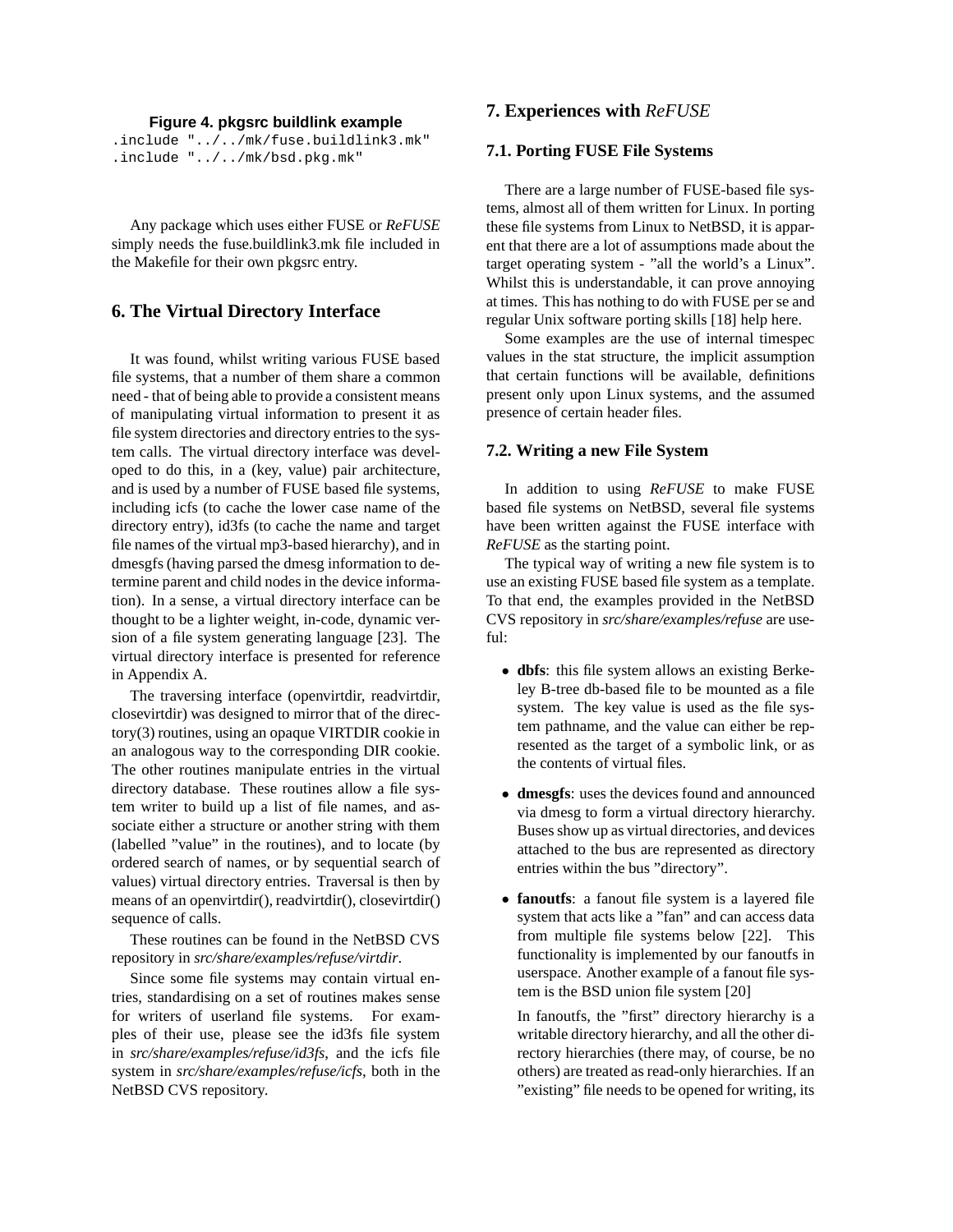existing directory hierarchy is first created in the writable hierarchy, and the file copied to there before being opened for write. A useful example for this is an easy way to enable package views [14], and mirrors the way that Microsoft Windows installs software in a "transactional" manner.

- **icfs**: this file system allows an existing directory hierarchy to be mounted and accessed with the path names presented and manipulated in lower case. Newly-created files are made in a caseretentive manner. There is also an analogous *puffs*-based icfs, for comparison purposes.
- **id3fs**: this file system presents an interface similar to some personal mp3 players, whereby an existing mp3 file hierarchy can be accessed by Artist and Genre, as well as by existing pathname.
- **pcifs**: this file system uses pcictl to present a read-only list of devices attached to the PCI buses in a system in a virtual hierarchy

While written against the FUSE interface, some of these file systems such as dmesgfs depend on NetBSD for their backend. Others are fully independent of the host they are run on and can be run on Linux.

# **7.3. Example by comparison: icfs**

As a method for comparing the FUSE and *puffs* interfaces, a file system layer translating all names to lowercase is discussed. The same functionality was implemented both on top of FUSE using the *ReFUSE* virtual directory interface and on top of *puffs* using the *puffs* pathname framework.

#### **7.3.1** *puffs* **icfs**

The *puffs* version for achieving a case-insensitising layer uses the *puffs* pathname framework. It defines only the *rename* callback operation and points all the other operations to the *puffs* null layer implementation<sup>4</sup>. The readdir operation calls the null layer also, but before returning, it converts all read directory entries to lowercase.

Additionally, *puffs* icfs registers two callbacks to the *puffs* pathname framework: a path comparison routine and a path transformation routine. The comparison routine is used by the framework to determine if two paths are equal and this case the comparison routine does strcasecmp() instead of the regular strcmp().

The path transformation routine transforms the input pathname into a format used by the file system. In this case the routine scans the underlying mount's directory for pathnames which have a case-insentive match with the pathname under translation. If one is found, it is stored in the node. Further operations will then use the correct underlying pathname instead of the case-insentive one. For example, if "muusi" from the path "/nakit/ja/muusi" is under translation, the actual filename returned by the translation routine might be "/NaKiT/Ja/MuuSi". This properlycapitalised path is then used for all the operations on the node.

#### **7.3.2 FUSE icfs**

The FUSE API does not provide functionality similar to the path translation API of *puffs*. Instead, the FUSE version of icfs has to register a full set of file system callbacks and manipulate paths in each of those entry points.

At startup the FUSE icfs builds a directory hierarchy mapping the proper pathnames to lowercase pathnames. Whenever creating or removing a file in icfs, this mapping is updated.

#### **7.3.3 Comparison**

There are two main differences in the approaches of the two implementations:

- 1. The *puffs* version uses a local, per-directory storage for the mappings from lowercase to pathname. This can conveniently be done, because there is the concept of a data structure pointer in the *puffs* interface. The FUSE version, on the other hand, uses a global list, namely the virtual directory database.
- 2. The *puffs* version does processing in the pathname translation routines as part of the framework and needs to implement only  $readdir()$ specially. Since the FUSE interface lacks this kind of pathname hook, it must do processing in each individual operation.

These differences result in the fact that the *puffs* version is about a third of the code size of the FUSE version.

<sup>4</sup>The null layer works just like nullfs in the kernel. The only exception is that it is pathname-based instead of vnode-based, since it does the actual operations through system calls, which take pathnames as arguments.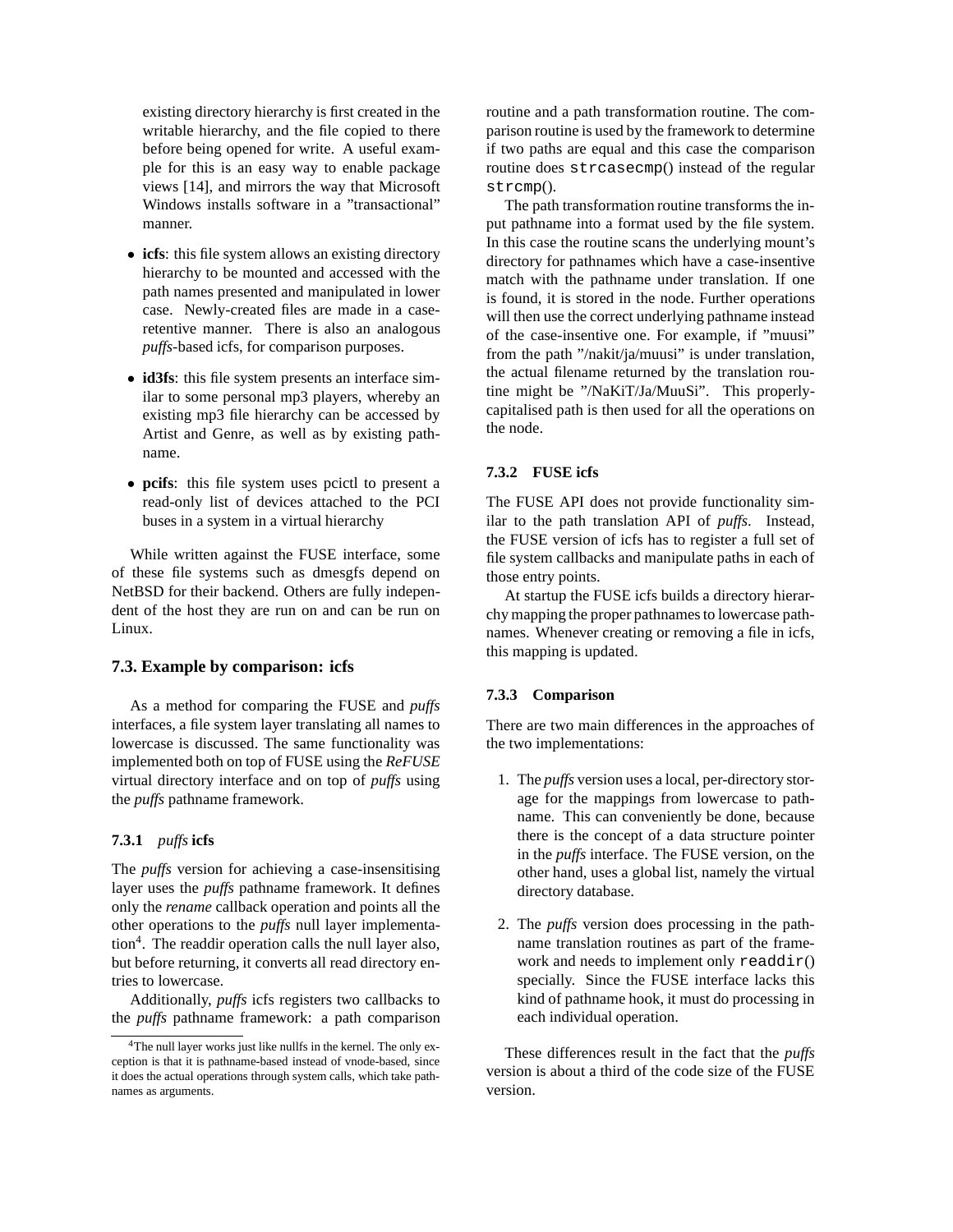#### **Figure 5. Sequential Performance**



### **7.4. Performance**

In the course of this work, some very rough performance measurements were made. These measurements were performed inside qemu [13]. The Linux qemu environment was a Knoppix bootable CD, while the NetBSD one was a regular installation to a disk image. The test was running bonnie++ with a 128MB file while qemu was started with 64MB of RAM. The FUSE file system used for testing was ntfs-3g.

There are too many variables in the equation to draw any conclusive results about the performance, as the underlying operating systems have great effect on the results. However, it can clearly be seen that our userspace emulation layer of the FUSE interface has nothing to be ashamed of in terms of performance.

The standard bonnie results for sequential and random access performance are presented in Figure 5 and Figure 6, respectively.

### **7.5. Stability**

The stability of *ReFUSE* has been found to be excellent in approximately the six months it has been in use in NetBSD. We know of a number of people who use *ReFUSE* in daily real-world operation and have never complained about a crash or lost data. Naturally we use it ourselves also.



#### **Figure 6. Seek Performance**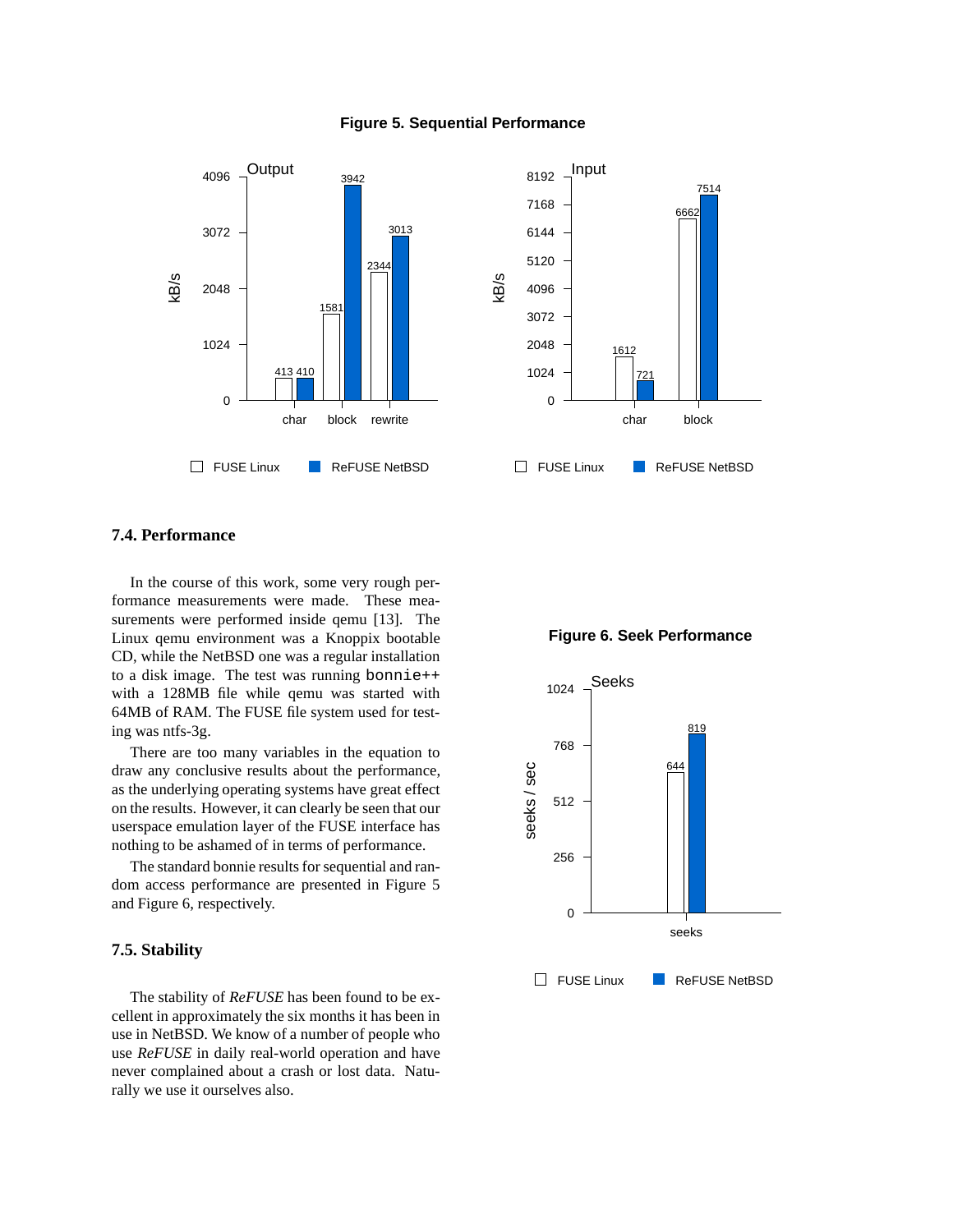# **8. Conclusions and Future Work**

The *ReFUSE* functionality presented in this paper builds on the existing *puffs* functionality to provide source code compatibility for FUSE-based file systems. Some observations were made on the levels at which the *puffs* and FUSE interfaces were architected. FUSE-based file systems were examined, and some examples were illustrated. Work continues on *ReFUSE* to provide compatibility with file systems implemented using the FUSE low-level interface. Both *puffs* and *ReFUSE* are being actively maintained and developed in the NetBSD repository.

The excellent thing about FUSE is that the interface is a universal de-facto standard for writing userspace file systems. The interface is also versioned and will support backward compatibility for the foreseeable future. This means that programs once written and compiled against FUSE will continue to function even though new versions of the interface might bring new features. This allows the development of *puffs* to take a more internal route and track the operating system VFS more closely without worrying too much about interface compatibility issues.

The development strategy for *ReFUSE* is considered, in retrospect, to have been optimal. Further work will continue over the next months to refine further the functionality; in particular, the FUSE lowlevel functionality will be implemented.

Rough performance figures are similar, when measured between FUSE and *ReFUSE*. However, more work needs to be done in this area, so that true comparisons can be made.

There are also plans to extend the scope of the *puffs*framework to support devices as well as file systems. Similar work was done for an earlier version of Linux, in some work called FUSD - a Linux Framework for User-Space Devices [1].

### **Use and Availability**

*ReFUSE* is part of the current NetBSD development branch. It will be included in the NetBSD 5.0 release.

For more information on using and developing *puffs* and *ReFUSE*, please see the NetBSD website: *http://www.netbsd.org/docs/misc/puffs.html*

# **Acknowledgements**

Miklós Szeredi, the author of FUSE, provided help in reviewing this paper. Part of this work was funded by the Finnish Cultural Foundation.

# **References**

- [1] FUSD a Linux Framework for User-Space Devices. *http://www.circlemud.org/ jelson/software/fusd/*.
- [2] FUSE Filesystem in Userspace. *http://fuse.sourceforge.net/*.
- [3] FUSE FAQ. Which method is called on the close() system call?
- [4] Fuse for FreeBSD. *http://fuse4bsd.creo.hu/*.
- [5] FUSEPod. *http://fusepod.sourceforge.net/*.
- [6] Gmail file system. *http://richard.jones.name/googlehacks/gmail-filesystem/gmail-filesystem.html*.
- [7] macfuse: A FUSE-Compliant File System Implementation Mechanism for Mac OS X. *http://code.google.com/p/macfuse/*.
- [8] OpenSolaris Project: Fuse on Solaris. *http://www.opensolaris.org/os/project/fuse/*.
- [9] The NetBSD Project. *http://www.NetBSD.org*.
- [10] The pkgsrc Guide. *http://www.NetBSD.org/docs/pkgsrc*.
- [11] thread: "zfs-fuse 0.4.0 beta1 released". *Google groups: ZFS-FUSE*.
- [12] A. D. Alexandrov, M. Ibel, K. E. Schauser, and C. J. Scheiman. Extending the operating system at the user level: the Ufo global file system. In *USENIX*, pages 77–90, 1997.
- [13] F. Bellard. QEMU, a fast and portable dynamic translator. In *USENIX*, pages 41–46, 2005.
- [14] A. Crooks. Package views: a more flexible infrastructure for third-party software. In *2nd European BSD Conference*, 2002.
- [15] A. Kantee. puffs Pass-to-Userspace Framework File System. In *AsiaBSDCon 2007*, pages 29–42, 2007.
- [16] A. Kantee. Using puffs for implementing clientserver distributed file systems. Technical Report TKK-TKO-B157, Helsinki University of Technology, 2007.
- [17] S. R. Kleiman. Vnodes: An architecture for multiple file system types in sun UNIX. In *USENIX Summer*, pages 238–247, 1986.
- [18] G. Lehey. *Porting UNIX software: from download to debug*. O'Reilly & Associates, Inc., 1995.
- [19] NetBSD Library Functions Manual. *puffs Pass-to-Userspace Framework File System development interface*, July 2007.
- [20] J.-S. Pendry and M. K. McKusick. Union mounts in 4.4BSD-lite. In *USENIX*, 1995.
- [21] B. Welch and J. Ousterhout. Pseudo Devices: User-Level Extensions to the Sprite File System. In *USENIX Summer*, pages 37–49, 1988.
- [22] C. P. Wright, J. Dave, P. Gupta, H. Krishnan, D. P. Quigley, E. Zadok, and M. N. Zubair. Versatility and unix semantics in namespace unification. *ACM Transactions on Storage (TOS)*, 2(1):1–32, February 2006.
- [23] E. Zadok. *FiST: A System for Stackable File System Code Generation*. PhD thesis, Computer Science Department, Columbia University, 2001.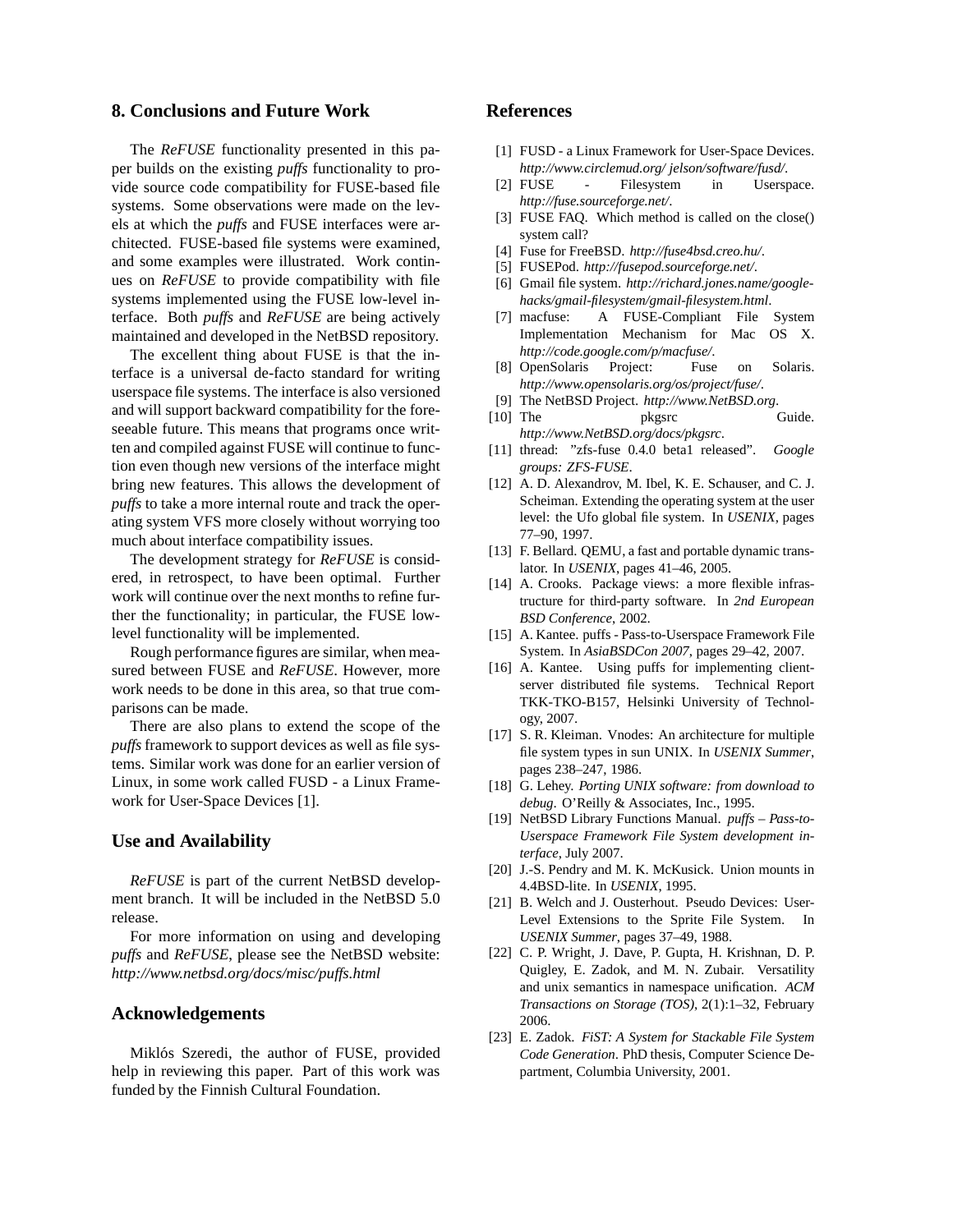# **Appendix A** *ReFUSE virtdir* **Interface**

```
int virtdir_init(virtdir_t *tp, const char *rootdir, struct stat *d,
                     struct stat *f, struct stat *l);
void virtdir_drop(virtdir_t *tp);
char *virtdir_rootdir(virtdir_t *tp);
int virtdir_add(virtdir_t *tp, const char *name, size_t size,
                   uint8_t type, const char *tgt, size_t tgtlen);
int virtdir_del(virtdir_t *tp, const char *name, size_t size);
virt_dirent_t *virtdir_find(virtdir_t *tp, const char *name,
                             size_t namelen);
virt_dirent_t *virtdir_find_tgt(virtdir_t *tp, const char *tgt,
                                 size_t tgtlen);
VIRTDIR *openvirtdir(virtdir_t *tp, const char *d);
virt_dirent_t *readvirtdir(VIRTDIR *dirp);<br>void closevirtdir(VIRTDIR *dirp);
               closevirtdir(VIRTDIR *dirp);
int virtdir_offset(virtdir_t *tp, virt_dirent_t *dp);
```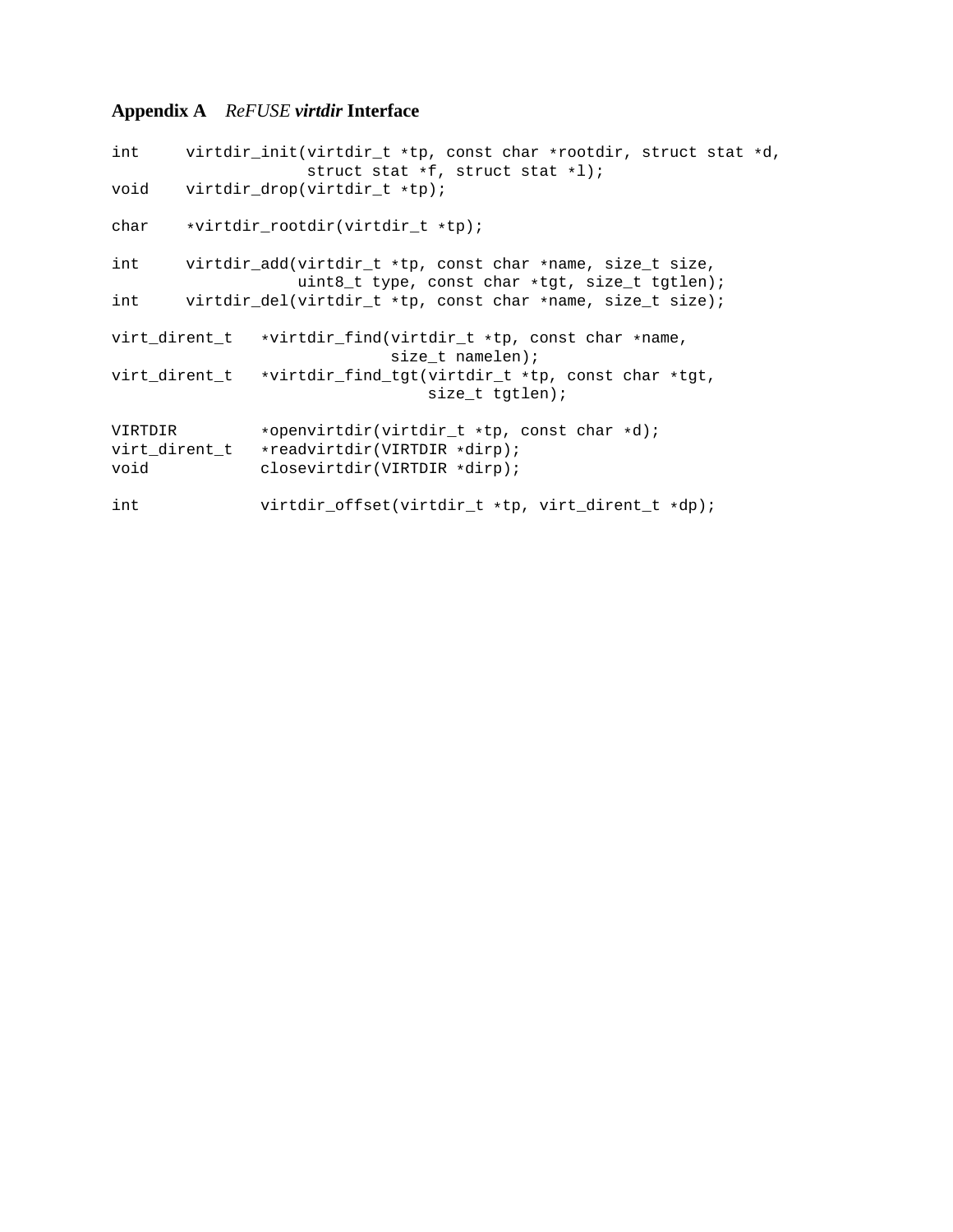# **Appendix B** *puffs* **Callback Interface**

*fs* type operations:

| int  | puffs_fs_statvfs(struct puffs_cc *pcc, struct statvfs *sbp,        |
|------|--------------------------------------------------------------------|
|      | const struct puffs_cid *pcid);                                     |
| int  | puffs fs sync(struct puffs cc *pcc, int waitfor,                   |
|      | const struct puffs cred *pcr,                                      |
|      | const struct puffs_cid *pcid);                                     |
| int  | puffs_fs_fhtonode(struct puffs_cc *pcc, void *fid, size_t fidsize, |
|      | struct puffs_newinfo *pni);                                        |
| int  | puffs_fs_nodetofh(struct puffs_cc *pcc, void *cookie, void *fid,   |
|      | size $t * fidsize$ ;                                               |
| void | puffs fs suspend(struct puffs cc *pcc, int status);                |
| int  | puffs_fs_unmount(struct puffs_cc *pcc, int flags,                  |
|      | const struct puffs_cid *pcid);                                     |
|      |                                                                    |

*node* type operations:

| int | puffs_node_lookup(struct puffs_cc *pcc, void *opc,                     |
|-----|------------------------------------------------------------------------|
|     | struct puffs_newinfo *pni,                                             |
|     | const struct puffs_cn *pcn);                                           |
| int | puffs_node_create(struct puffs_cc *pcc, void *opc,                     |
|     | struct puffs_newinfo *pni,                                             |
|     | const struct puffs_cn *pcn,                                            |
|     | const struct vattr *vap);                                              |
| int | puffs_node_mknod(struct puffs_cc *pcc, void *opc,                      |
|     | struct puffs_newinfo *pni,                                             |
|     | const struct puffs_cn *pcn,                                            |
|     | const struct vattr *vap);                                              |
| int | puffs_node_open(struct puffs_cc *pcc, void *opc, int mode,             |
|     | const struct puffs_cred *pcr,                                          |
|     | const struct puffs_cid *pcid);                                         |
| int | puffs_node_close(struct puffs_cc *pcc, void *opc, int flags,           |
|     | const struct puffs_cred *pcr,                                          |
|     | const struct puffs_cid *pcid);                                         |
| int | puffs_node_access(struct puffs_cc *pcc, void *opc, int mode,           |
|     | const struct puffs_cred *pcr,                                          |
|     | const struct puffs_cid *pcid);                                         |
| int | puffs_node_getattr(struct puffs_cc *pcc, void *opc, struct vattr *vap, |
|     | const struct puffs cred *pcr,                                          |
|     | const struct puffs_cid *pcid);                                         |
| int | puffs_node_setattr(struct puffs_cc *pcc, void *opc,                    |
|     | const struct vattr *vap,                                               |
|     | const struct puffs_cred *pcr,                                          |
|     | const struct puffs_cid *pcid);                                         |
| int | puffs_node_poll(struct puffs_cc *pcc, void *opc, int *events,          |
|     | const struct puffs_cid *pcid);                                         |
| int | puffs_node_mmap(struct puffs_cc *pcc, void *opc, int flags,            |
|     | const struct puffs_cred *pcr,                                          |
|     | const struct puffs_cid *pcid);                                         |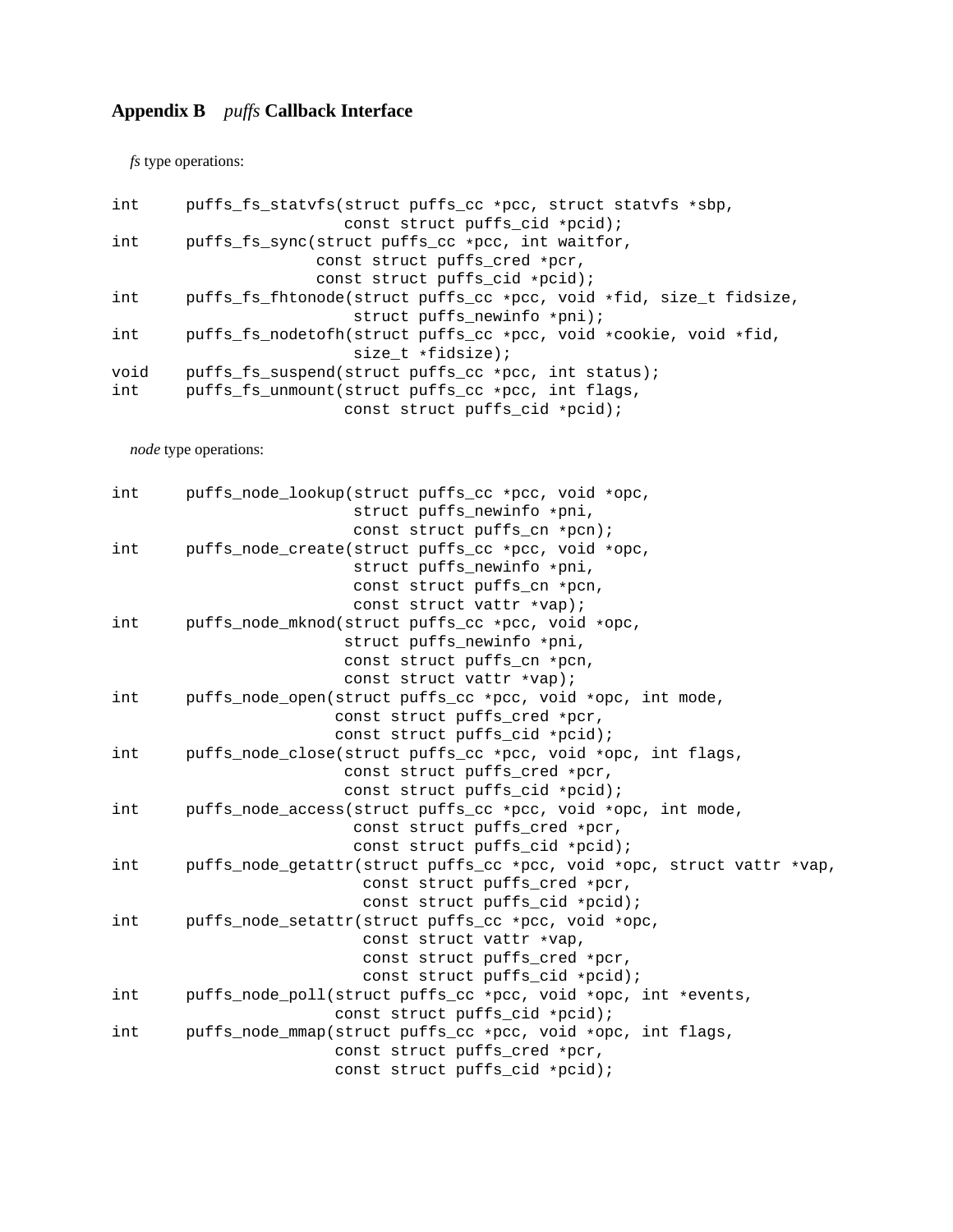| int | puffs_node_fsync(struct puffs_cc *pcc, void *opc,                        |
|-----|--------------------------------------------------------------------------|
|     | const struct puffs_cred *pcr, int flags,                                 |
|     | off_t offlo, off_t offhi,                                                |
|     | const struct puffs_cid *pcid);                                           |
| int | puffs_node_seek(struct puffs_cc *pcc, void *opc, off_t oldoff,           |
|     | off_t newoff, const struct puffs_cred *pcr);                             |
| int | puffs_node_remove(struct puffs_cc *pcc, void *opc, void *targ,           |
|     | const struct puffs_cn *pcn);                                             |
| int | puffs_node_link(struct puffs_cc *pcc, void *opc, void *targ,             |
|     | const struct puffs_cn *pcn);                                             |
| int | puffs_node_rename(struct puffs_cc *pcc, void *opc, void *src,            |
|     | const struct puffs_cn *pcn_src, void *targ_dir,                          |
|     | void *targ, const struct puffs_cn *pcn_targ);                            |
| int | puffs_node_mkdir(struct puffs_cc *pcc, void *opc,                        |
|     | struct puffs_newinfo *pni,                                               |
|     | const struct puffs_cn *pcn,                                              |
|     | const struct vattr *vap);                                                |
| int | puffs_node_rmdir(struct puffs_cc *pcc, void *opc, void *targ,            |
|     | const struct puffs_cn *pcn);                                             |
| int | puffs_node_readdir(struct puffs_cc *pcc, void *opc, struct dirent *dent, |
|     | off_t *readoff, size_t *reslen,                                          |
|     | const struct puffs_cred *pcr,                                            |
|     | int *eofflag, off_t *cookies, size_t *ncookies);                         |
| int | puffs_node_symlink(struct puffs_cc *pcc, void *opc,                      |
|     | struct puffs_newinfo *pni,                                               |
|     | const struct puffs_cn *pcn_src,                                          |
|     | const struct vattr *vap, const char *link_target);                       |
| int | puffs_node_readlink(struct puffs_cc *pcc, void *opc,                     |
|     | const struct puffs_cred *pcr,                                            |
|     | char *link, size_t *linklen);                                            |
| int | puffs_node_read(struct puffs_cc *pcc, void *opc, uint8_t *buf,           |
|     | off_t offset, size_t *resid,                                             |
|     | const struct puffs_cred *pcr, int ioflag);                               |
| int | puffs_node_write(struct puffs_cc *pcc, void *opc, uint8_t *buf,          |
|     | off_t offset, size_t *resid,                                             |
|     | const struct puffs_cred *pcr, int ioflag);                               |
| int | puffs_node_print(struct puffs_cc *pcc, void *opc);                       |
| int | puffs_node_reclaim(struct puffs_cc *pcc, void *opc,                      |
|     | const struct puffs_cid *pcid);                                           |
| int | puffs_node_inactive(struct puffs_cc *pcc, void *opc,                     |
|     | const struct puffs_cid *pcid);                                           |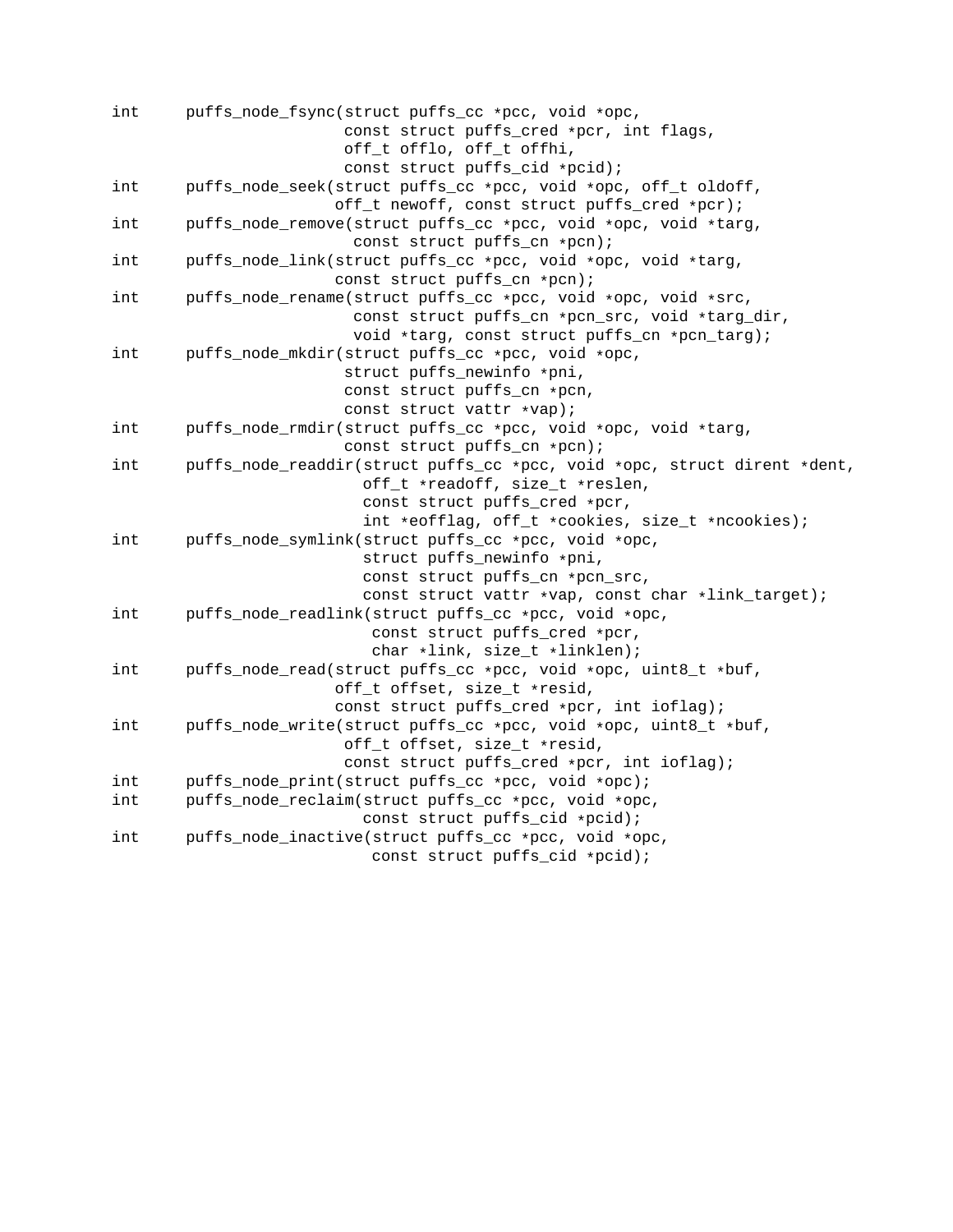# **Appendix C FUSE Regular Interface**

```
int (*getattr) (const char *, struct stat *);
int (*readlink) (const char *, char *, size_t);
int (*getdir) (const char *, fuse_dirh_t, fuse_dirfil_t);
int (*mknod) (const char *, mode_t, dev_t);
int (*mkdir) (const char *, mode_t);
int (*unlink) (const char *);
int (*rmdir) (const char *);
int (*symlink) (const char *, const char *);
int (*rename) (const char *, const char *);
int (*link) (const char *, const char *);
int (*chmod) (const char *, mode_t);
int (*chown) (const char *, uid_t, gid_t);
int (*truncate) (const char *, off_t);
int (*utime) (const char *, struct utimbuf *);
int (*open) (const char *, struct fuse_file_info *);
int (*read) (const char *, char *, size_t, off_t, struct fuse_file_info *);
int (*write) (const char *, const char *, size_t, off_t,
      struct fuse_file_info *);
int (*statfs) (const char *, struct statvfs *);
int (*flush) (const char *, struct fuse_file_info *);
int (*release) (const char *, struct fuse_file_info *);
int (*fsync) (const char *, int, struct fuse_file_info *);
int (*setxattr) (const char *, const char *, const char *, size_t, int);
int (*getxattr) (const char *, const char *, char *, size_t);
int (*listxattr) (const char *, char *, size_t);
int (*removexattr) (const char *, const char *);
int (*opendir) (const char *, struct fuse file info *);
int (*readdir) (const char *, void *, fuse_fill_dir_t, off_t,
        struct fuse_file_info *);
int (*releasedir) (const char *, struct fuse_file_info *);
int (*fsyncdir) (const char *, int, struct fuse_file_info *);
void *(*init) (struct fuse conn info *conn);
void (*destroy) (void *);
int (*access) (const char *, int);
int (*create) (const char *, mode_t, struct fuse_file_info *);
int (*ftruncate) (const char *, off_t, struct fuse_file_info *);
int (*fgetattr) (const char *, struct stat *, struct fuse_file_info *);
int (*lock) (const char *, struct fuse_file_info *, int cmd,
     struct flock *);
int (*utimens) (const char *, const struct timespec tv[2]);
int (*bmap) (const char *, size_t blocksize, uint64_t *idx);
```